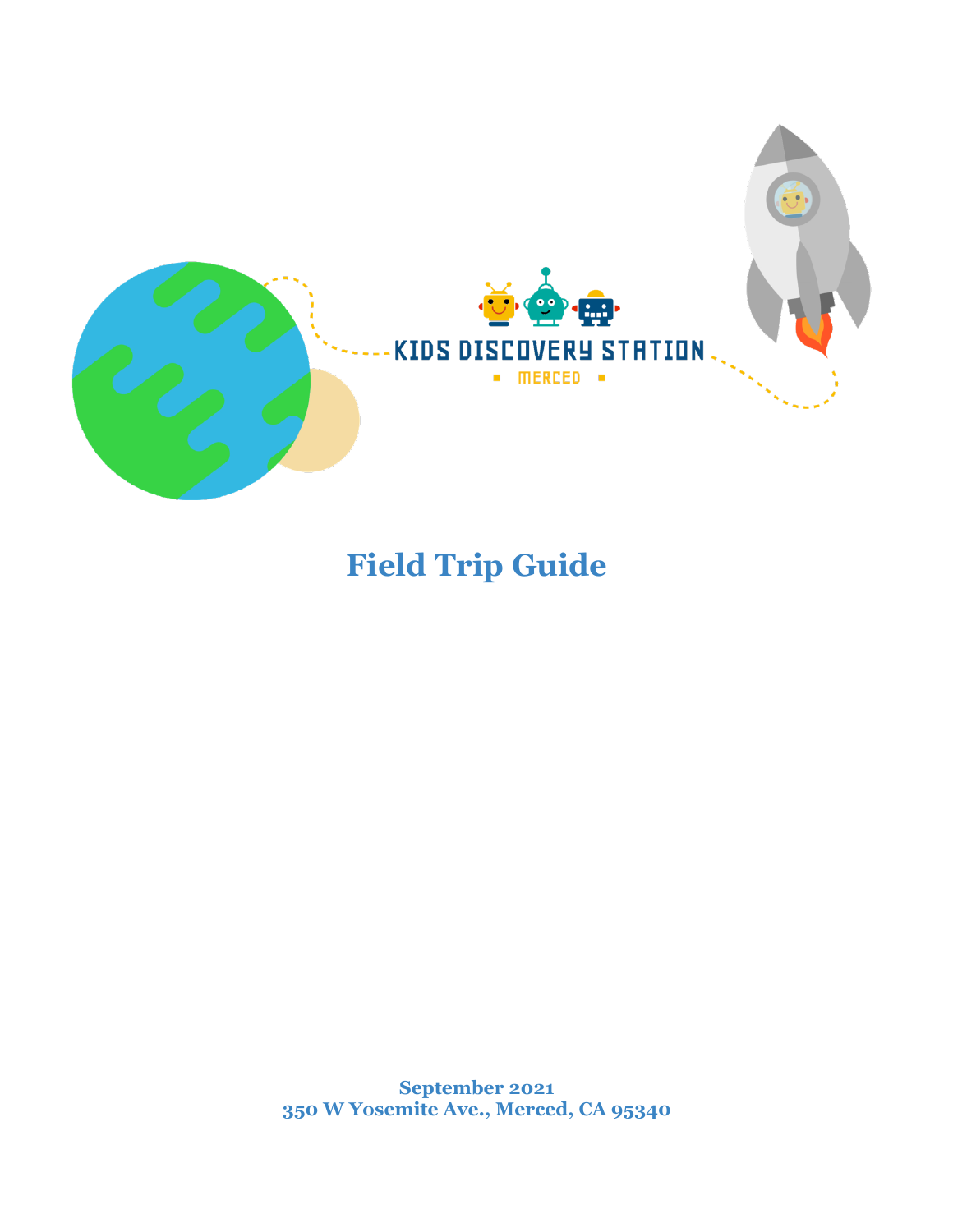### **KiDS: Field Trip Guide**

Thank you for choosing the Kids Discovery Station of Merced for your school or organizations field trip. We look forward to curating a space where your students can learn as they explore and discover the different activities and exhibits at the Kids Discovery Station.

#### **Mission statement:**

Our mission at the Kids Discovery Station (KiDS) is to offer interactive exhibits and educational programs designed to engage children and families in joyful play and discovery, to foster appreciation of our world and its diversity, and to promote the love of learning, and spark the imagination.

#### **General Visit Info**

#### **Allocated Time for Visit**

• Group visits are allocated 1-3 hours for their museum visit, based upon the desired programing during reservation. If you expect to arrive late, please let us know. However, if your group arrives late, we cannot guarantee an extension to your visit.

#### **Chaperon Rules**

- We require one adult chaperone  $(18+)$  years old) for every four students
- Please assign each chaperone their group of students prior to your arrival.
- There must at least be one chaperone (non-museum staff) with the students at all times.
- **We ask that chaperons only use their cell phones - and other electronic devices - for taking pictures, when actively supervising their students.**
- We remind Chaperons that this is a children's museum, meaning it's okay for your students to express their excitement . *(i.e. being loud or jogging short distances is okay!)*
- We ask that chaperones actively supervise their assigned students.
	- o Depending on the activity, chaperones are encouraged to ask open-ended questions to encourage students to think about the activities and exhibits.

#### **Student Rules**

- Remember to be safe by always walking to exhibits and activities.
- Remember to be friendly by taking turns and sharing exhibits. Please be respectful of exhibits and fellow students by putting toys or supplies back where they belong so everyone can enjoy them too.
- Remember to be kind and gentle to the exhibits, so that other children can use them too.
- Remember to always stay with your adult/group at all times.
- If you need to use the bathroom, ask one of the adults that came with you to take you.
- And if you need help or are lost, find someone wearing our colorful robots!

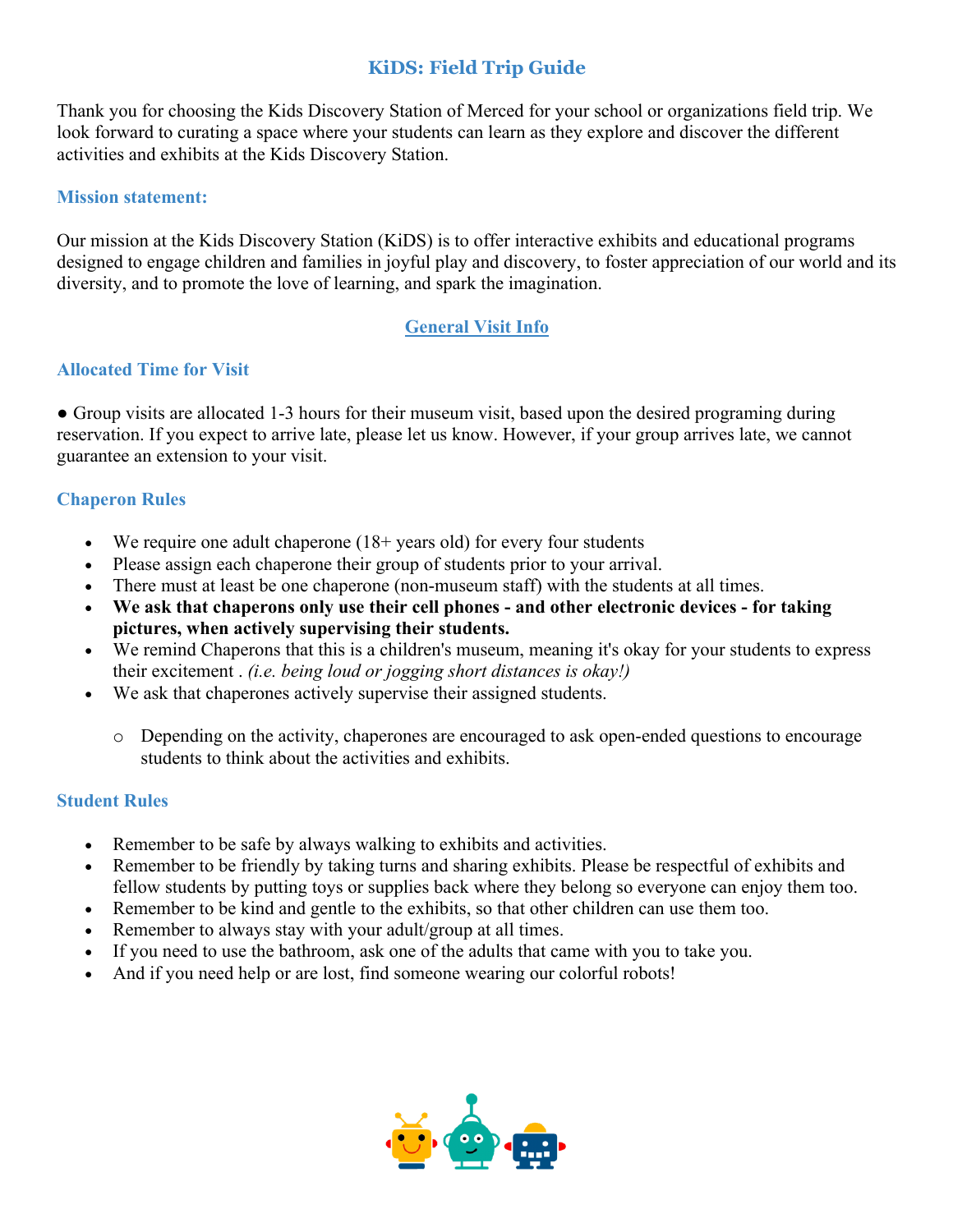## **KiDS: Field Trip Guide**

#### **Food and Drink Rules**

- Food and drinks other than water are not permitted in the Museum's exhibit areas.
	- o *It is highly recommended that each museum guest come with their own water bottle.*
- Groups eating during their visit must eat in the designated lunch spaces.
- In consideration of guests with allergies, we ask that guests do not bring food that contains nuts.
- Please note that we do not have food available for purchase.

#### **Upon Arrival and Departure**

- Upon your arrival:
	- Buses and Private Vehicles:
		- All buses and private vehicles will use the back parking lot.
			- *Designated parking spaces will be marked or shown to you by museum staff.*
		- o Stay with your bus/vehicles (on it or next to it) until a museum staff member greets you and guides you to the meeting space, where everyone will be given name tags. ○ Buses and Private Vehicles:
			- All buses and private vehicles will use the back parking lot.
				- *Designated parking spaces will be marked or shown to you by museum staff.*
				- *Name tags will be provided by museum staff*.
				- Once at the meeting space, we will have introductions and a short museum orientation, before beginning the trip activities.
- Upon your departure:
	- o Entire group will be guided back to the meeting space.
	- o Final remarks and announcement will be given by museum staff.
	- o Museum staff will guide you back to your stationed buses/private vehicles.
	- o Once everyone is ready, and as instructed by the museum staff, you are free to go!